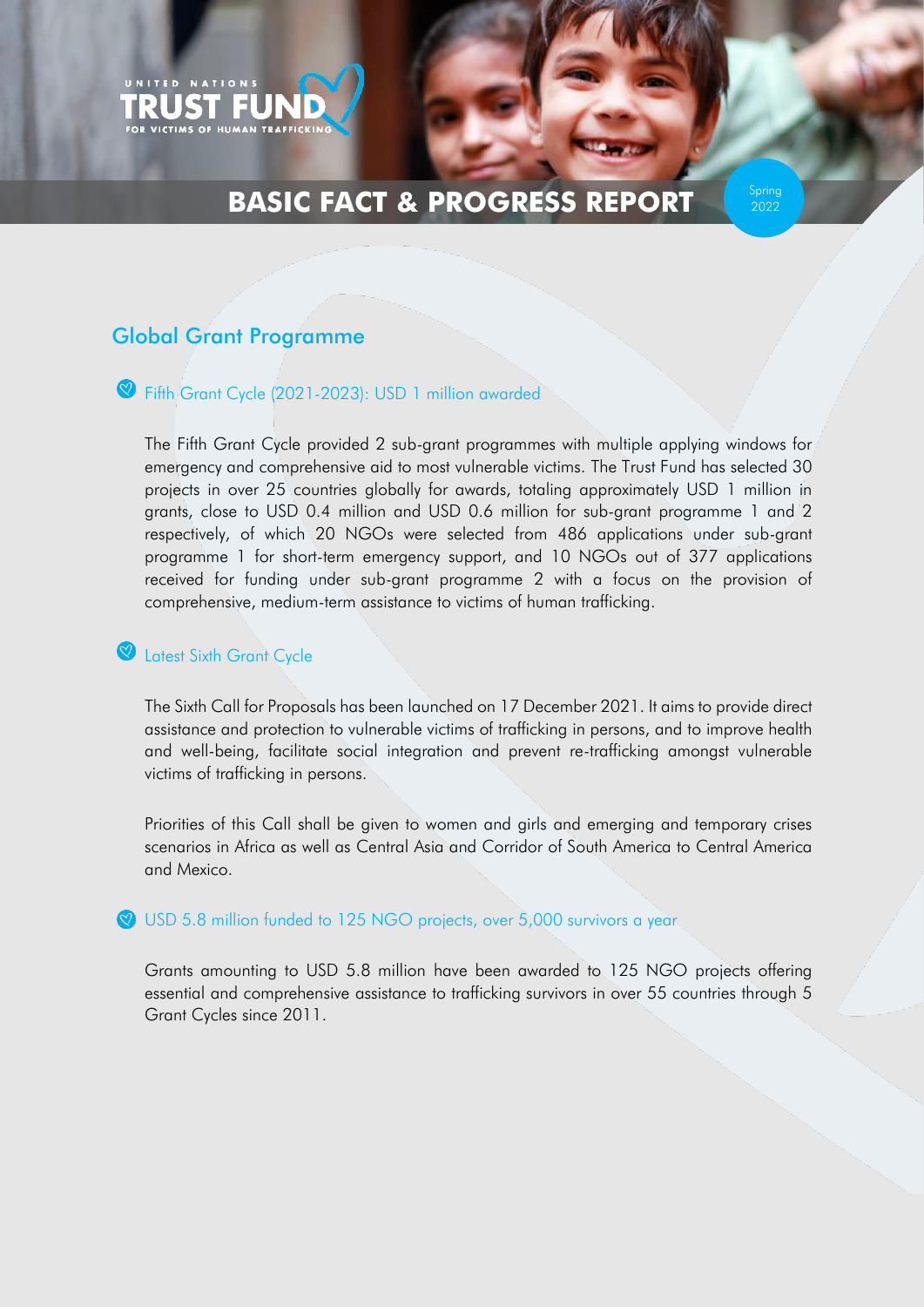### GRANT PROGRAMME AT A GLANCE

NUMBER OF APPLICATIONS RECEIVED



#### NUMBER OF FUNDED PROJECTS



SGP 1 SGP 2